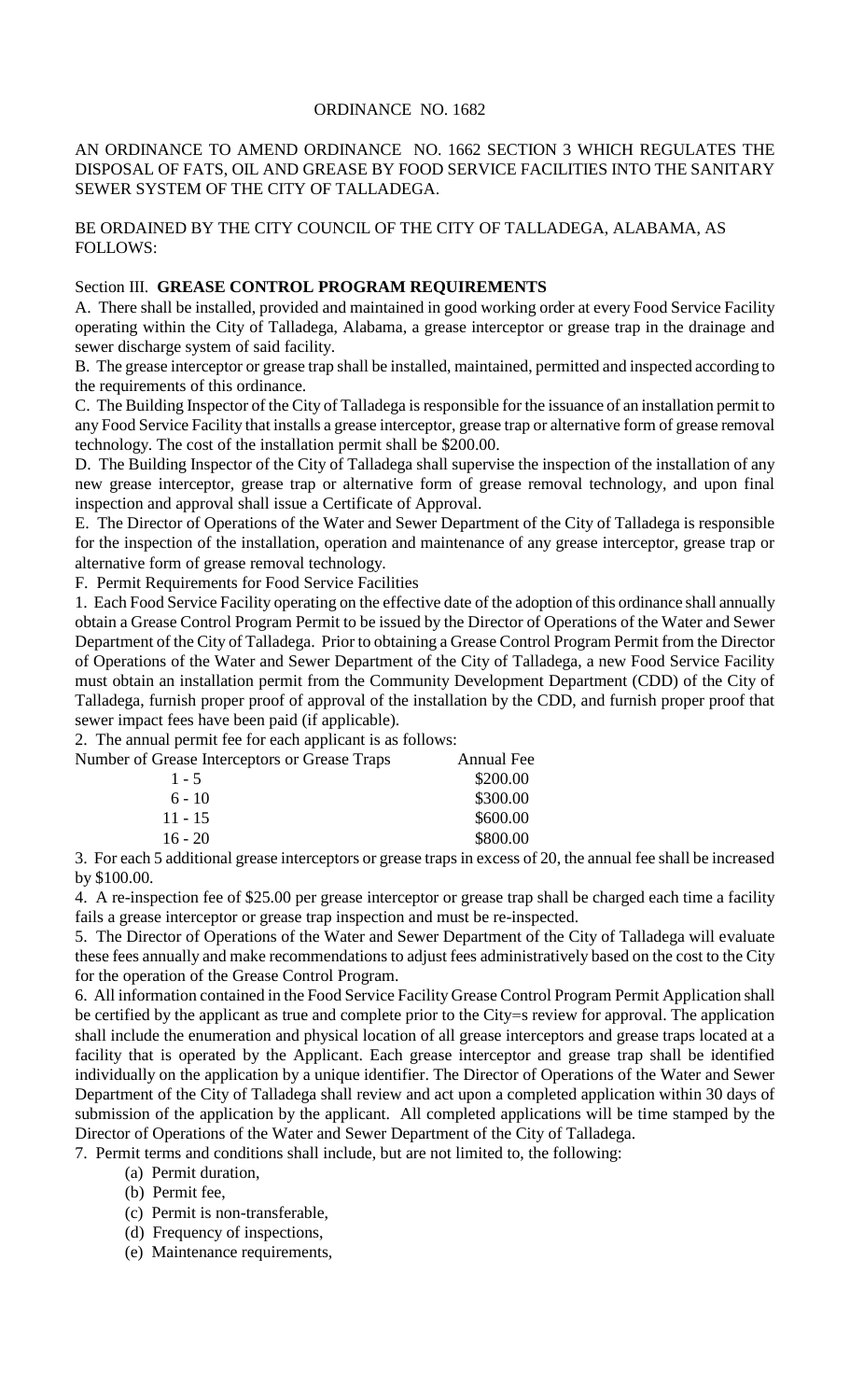(f) Compliance schedule,

(g) Requirements for retaining records,

(h) A description of Best Management Practices (BMPs),

(i) Statement of permission for the Director of Operations of the Water and Sewer Department of the City of Talladega and other duly authorized employees of the City to enter upon the User's property without prior notification for the purpose of inspection, observation, photography, records examination and copying, measurement, sampling or testing, and

(j) Other conditions deemed by the Director of Operations of the Water and Sewer Department of the City of Talladega necessary to ensure compliance with this program and other applicable ordinances, laws and regulations.

8. If a permit application is denied;

(a) The Applicant will be advised in writing of the specific cause for the denial within thirty

(30) calendar days of the decision to deny the permit application.

(b) The Applicant who is denied a permit under this program shall have the right to take corrective action to satisfy the cause for denial and to resubmit an application to the Director of Operations of the Water and Sewer Department of the City of Talladega for reconsideration at no additional cost.

G. Exemption from Grease Control Program Permit Requirement

1. Food Service Facilities that do not discharge FOG to the sanitary sewer system may file an application for exemption from permit requirement. Food Service Facilities that are granted an exemption from the permit requirement are subject to inspection by the Director of Operations of the Water and Sewer Department of the City of Talladega and are required to notify Director of Operations of the Water and Sewer Department of the City of Talladega of changes are made which generate grease waste. The exemption will be in effect until there is a change in food service operations or a change in facility ownership.

H. Requirements for Best Management Practices (BMPs)

1. All Food Service Facilities shall develop and implement Best Management Practices (BMPs) to minimize the discharge of FOG to the sanitary sewer system. A description of BMPs are included with each permit application. In any case, discharge of fryer oil into the City's sewer system is prohibited.

I. Requirements for Grease Control Devices

1. All new Food Service Facilities that discharge FOG into the sanitary sewer system shall install, operate, and maintain properly sized grease interceptors or grease traps as indicated below. Existing FSFs may be required to modify existing grease control devices, or to install new or additional grease control devices, and operate, and maintain properly sized grease interceptors or grease traps as indicated below in the event an inspection by the Director of Operations of the Water and Sewer Department of the City of Talladega reveals that the existing control devices do not conform to the terms and conditions of this ordinance.

## 2. Grease Traps (Outdoor)

(a) Grease traps shall have a capacity of not less than two (2) 1,000 gallon traps installed in series for a total capacity of 2,000 gallons;

(b) The Director of Operations of the Water and Sewer Department of the City of Talladega may approve the use of a single 1,000 gallon trap where site conditions prevent the installation of two (2) 1,000 gallon traps in series; and

(c) The Director of Operations of the Water and Sewer Department of the City of Talladega may approve the use of a single 1,000 gallon trap for food service facilities having a seating capacity of 100 persons or less.

3. Grease Interceptors (Indoor)

(a) The Director of Operations of the Water and Sewer Department of the City of Talladega may approve the installation of one or more indoor grease interceptors provided the food service facility is not equipped with a dishwasher and/or a food waste grinder.

(b) Grease interceptors shall be sized in accordance with Plumbing and Drainage Institute Standard PDI-G101, Testing and Rating Procedure for Grease Interceptor with Appendix of Sizing and Installation Data.

(c) Discharge of the following materials to an indoor grease interceptor is prohibited:

- (i) Wastewater with a temperature higher than 140 degrees Fahrenheit,
	- (ii) Wastewater discharged from a dishwasher,
	- (iii) Acidic or caustic cleaners, and/or
- (iv) Wastewater discharged from a food waste grinder (disposal).

4. Alternative Grease Removal Technologies

(a) The Director of Operations of the Water and Sewer Department of the City of Talladega may approve the use of alternative grease removal technologies, e.g. skimmer, for controlling FOG discharge into the sanitary sewer system in lieu of a standard grease interceptor or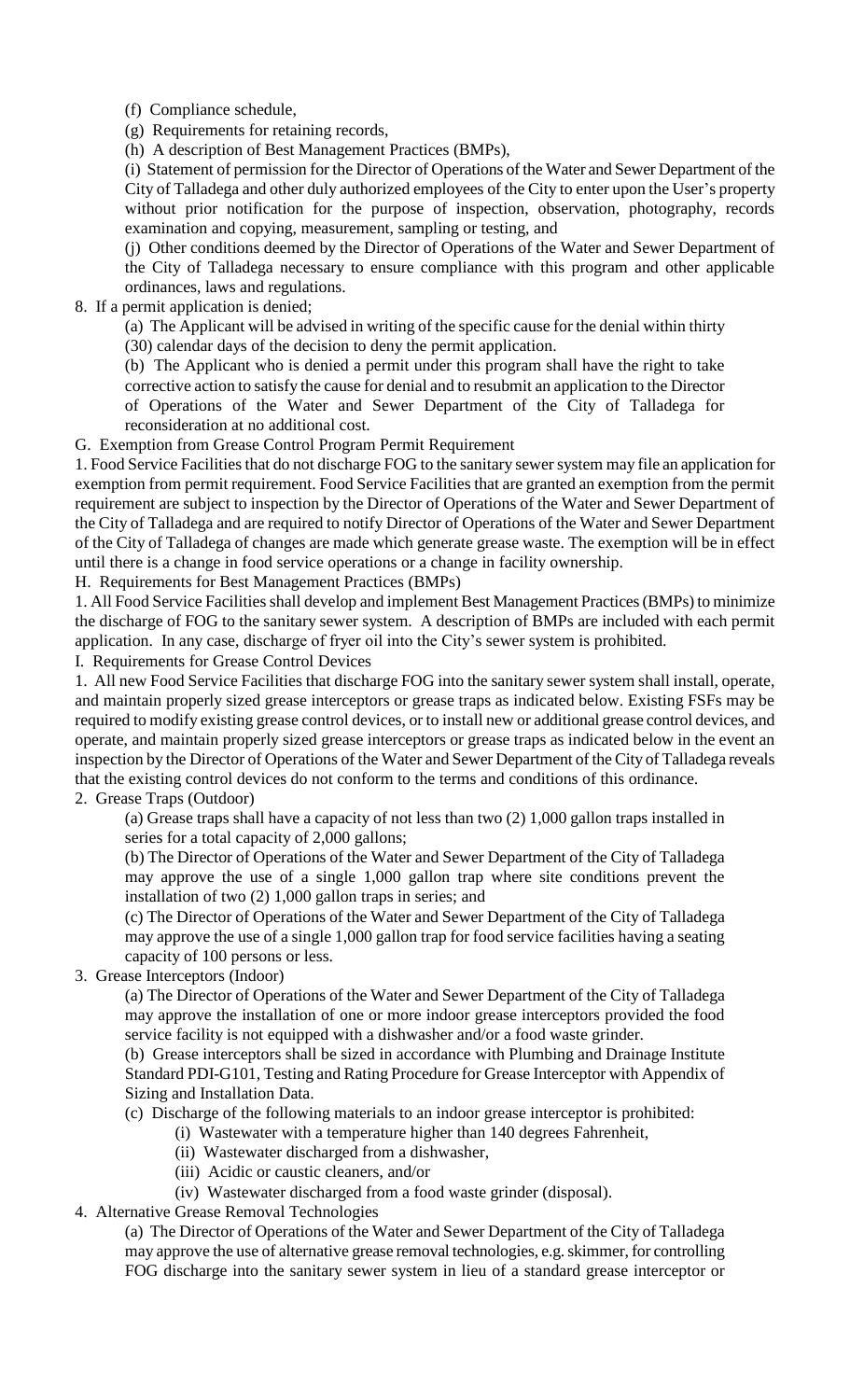grease trap if such proposal is submitted by a Sanitary Engineer registered in the State of Alabama and if the Director of Operations of the Water and Sewer Department of the City of Talladega determines the device employing such technology to be at least as effective as a standard grease interceptor or grease trap.

(b) The approved device shall be wired directly to a circuit breaker and shall contain audio and visual alarms that can only be reset by opening and servicing the device.

(c) The FSF shall provide the following information to allow the Director of Operations of the Water and Sewer Department of the City of Talladega to evaluate the proposed technology:

(i) A proposal that is specific to the Food Service Facility submitting the information. The Director of Operations of the Water and Sewer Department of the City of Talladega will not consider a general or generic proposal.

(ii) Complete information regarding the performance of the technology and

proof of effectiveness in removing FOG from the waste stream.

(iii) Sanitary Engineer registered in the State of Alabama=s drawings and specifications for maintenance service and frequency.

(iv) The manufacturer=s installation and operation manuals.

(d) If the alternative technology is approved, the User shall install and maintain the device in accordance with the manufacturer=s installation and operation specifications. Maintenance shall be performed at least as often as stipulated in the permit, even if the manufacturer specifies less frequent maintenance.

5. Grease Control Device Sampling Vault

(a) All Food Service Facilities may be required to provide a sampling vault to allow the Director of Operations of the Water and Sewer Department of the City of Talladega to collect random samples as deemed necessary.

J. Maintenance Requirements for Grease Interceptors and Grease traps

1. The 25 Percent Rule requires that the depth of oil and grease (floating and settled) in a grease trap shall be less than 25 percent of the total operating depth of the grease trap. The operating depth of a grease trap is determined by measuring the internal depth from the outlet water elevation to the bottom of the grease trap. 2. Maintenance of outdoor grease traps shall be performed by FSFs as frequently as necessary to protect the sanitary sewer system against the accumulation of FOG. Maintenance shall be performed as determined by inspection and application of the 25 Percent Rule, or at intervals specified in the Permit, whichever is more frequent. Maintenance shall be performed, at least, every 60 days.

3. Maintenance of indoor grease interceptors shall be performed by FSFs as frequently as necessary to protect the sanitary sewer system against the accumulation of FOG. Maintenance shall be performed as required by inspection and/or sampling or at intervals specified in the Permit, whichever is more frequent. Maintenance shall be performed, at least, every seven (7) days.

4. Food Service Facilities which operate infrequently or only for special events may request a modification to the maintenance schedule. The Director of Operations of the Water and Sewer Department of the City of Talladega may authorize a maintenance frequency related to the operation of the Food Service Facility if the User submits a request for a modified maintenance schedule which includes all details of operation for the Director of Operations of the Water and Sewer Department of the City of Talladega for review.

5. The User shall be responsible for the proper removal and disposal of the grease interceptor or grease trap waste. All waste removed from each grease interceptor or grease trap must be disposed of properly at an appropriate facility designed to receive grease interceptor or grease trap waste.

6. The User shall be responsible for retaining records of the maintenance of grease interceptors and grease traps including manifests, permits, permit applications, correspondence, sampling data and any other documentation that may be requested by the Director of Operations of the Water and Sewer Department of the City of Talladega. These records shall include the dates of service, volume of waste removed, identity of the waste hauler, and disposal site of waste. These records shall be kept on-site at the location of the grease trap for a period of three (3) years and are subject to review by the Director of Operations of the Water and Sewer Department of the City of Talladega without prior notification.

7. Grease trap maintenance shall include the following minimum services:

(a) Complete removal of all grease interceptor or grease trap contents rather than skimming the top grease layer,

(b) Thorough cleaning of the grease interceptor or grease trap to remove grease and scum from inner walls and baffles,

(c) Filling cleaned interceptor or grease trap with cold potable water, and

(d) Completion of a grease disposal manifest form and delivery to waste disposal site along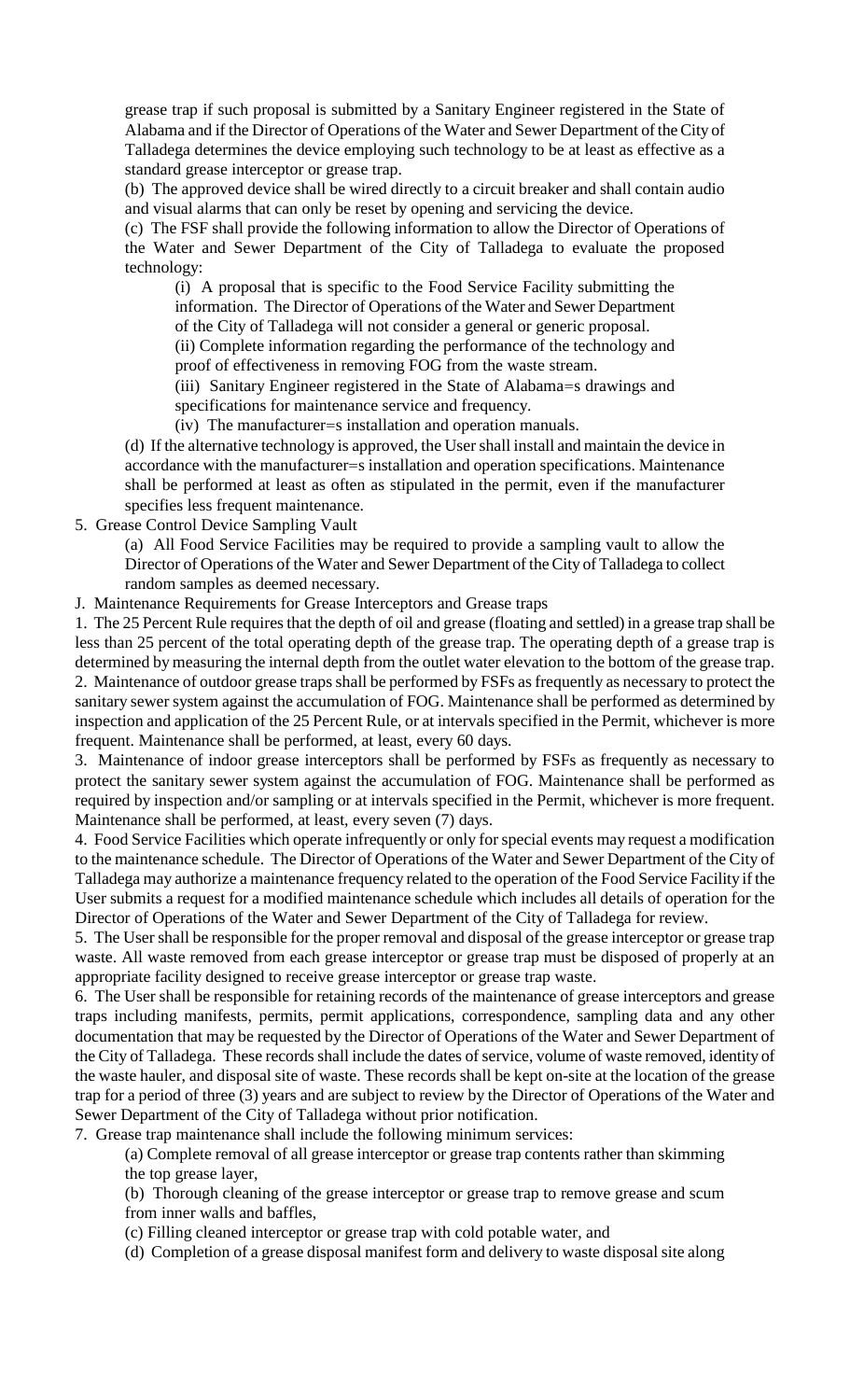with the grease interceptor or grease trap waste.

K. Compliance with Grease Control Program

1. Compliance by Food Service Facility with the Grease Control Program shall be evaluated based on the following criteria:

- (a) Implementation of Best Management Practices (BMPs),
- (b) Grease control device(s) kept in compliance with 25% Rule,
- (c) Regularly scheduled maintenance of grease control device(s),
- (d) Documentation of maintenance and proper disposal, and
- (e) Employee education and training
- L. Prohibitions
- 1. The following activities are specifically prohibited:

(a) Introduction of bacteriological, chemical, or enzymatic elements into the grease interceptor or grease trap or any element of the plumbing system is specifically prohibited. (b) Disposal of fryer oil to the City=s sanitary sewer system is specifically prohibited.

(c) The discharge of any water or waste which may contain more than 100 parts per million by weight of fat, oil or grease or other substance that will solidify or become viscous at temperatures between 32 degrees Fahrenheit and 90 degrees Fahrenheit in sanitary sewage lines.

M. Grease Haulers

1. Any person engaged in the business of hauling waste fats, oil and/or grease (Agrease hauler@) shall be licensed by the Talladega County Department of Health and hold a Septic Tank Haulers Permit.

2. Grease trap waste shall not be combined with septic tank waste and transported to any disposal site as part of a mixed load.

3. Appropriate signed manifests shall accompany all grease interceptor and grease trap waste to the disposal site. The grease hauler shall forward a completed copy of the manifest, after disposal, to the FSF.

4. Top skimming, decanting or back flushing of the grease interceptor or grease trap or its contents for the purpose of reducing the volume of waste to be hauled is prohibited.

5. Vehicles capable of separating water from grease shall not discharge separated water into the grease trap or into the wastewater collection system.

N. Inspections of Grease Interceptors, Grease Traps and Grease Removal Device Employing Alternative Technology

1. Grease interceptors and grease traps shall be inspected a minimum of once a year by the Director of Operations of the Water and Sewer Department of the City of Talladega. Frequency of inspection may be increased in order to protect the sanitary sewer collection system against the accumulation of grease.

2. If a grease interceptor or grease trap fails an inspection, the Director of Operations of the Water and Sewer Department of the City of Talladega shall notify the User that maintenance must be performed on the grease interceptor or grease trap within seven (7) calendar days from the date of the notice. The Director of Operations of the Water and Sewer Department of the City of Talladega will return within fourteen (14) calendar days from the date of the notice to re-inspect the grease interceptor or grease trap. The fee for re-inspection shall be \$25.00 per grease interceptor or grease trap. If the grease interceptor or grease trap is found to be in compliance, the inspector shall schedule the next inspection within ninety (90) calendar days if it is an outside grease trap or within fourteen (14) days if it is an indoor grease interceptor.

3. If the grease interceptor or grease trap fails the re-inspection, a notice of non-compliance shall be issued and maintenance must be performed on the grease interceptor or grease trap immediately. A second re-inspection will be scheduled within 24 hours. The User shall be assessed a fee of \$50.00 for each reinspection.

4. Any grease interceptor or grease trap that receives three (3) notices of noncompliance within a 24 month period shall be deemed a nuisance by the Director of Operations of the Water and Sewer Department of the City of Talladega and shall require corrective actions as determined by the Director of Operations of the Water and Sewer Department of the City of Talladega to alleviate the nuisance, including, if deemed necessary, termination of all discharges to the City of Talladega=s sanitary sewer system and discontinuation of water service.

5. Any alternative technology grease removal device found in non-compliance shall be deemed a nuisance by the Director of Operations of the Water and Sewer Department of the City of Talladega. If the user is unable to alleviate the nuisance, installation of a conventional passive grease trap shall be required.

6. If the City is required to clean out the public sewer lines as a result of a stoppage or Sanitary Sewer Overflow (SSO) resulting from poorly maintained control equipment by a User, or the lack thereof, the User shall be required to refund the labor, equipment, materials and ten percent (10%) overhead costs to the City.